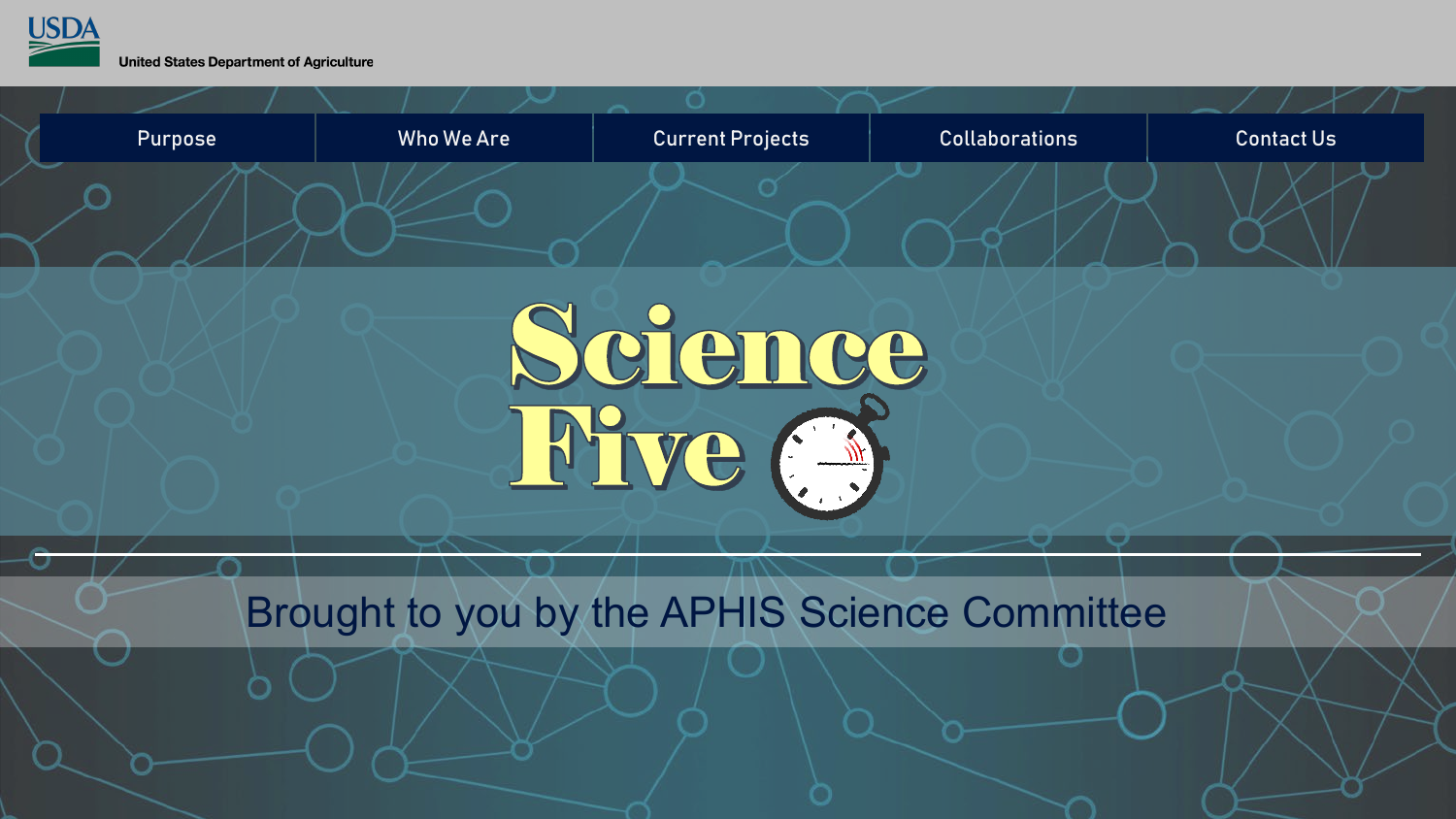<span id="page-1-0"></span>



## Promote communication of APHIS scientific information across all programs

- Coordinate cross-APHIS science initiatives and programs
- Coordinate Agency responses to Departmental requests for specific scientific expertise
- Maintain and improve the process for identifying and prioritizing APHIS research needs
- Provide time-specific scientific input to APHIS and USDA leadership

# to help ensure efficiency and scientific integrity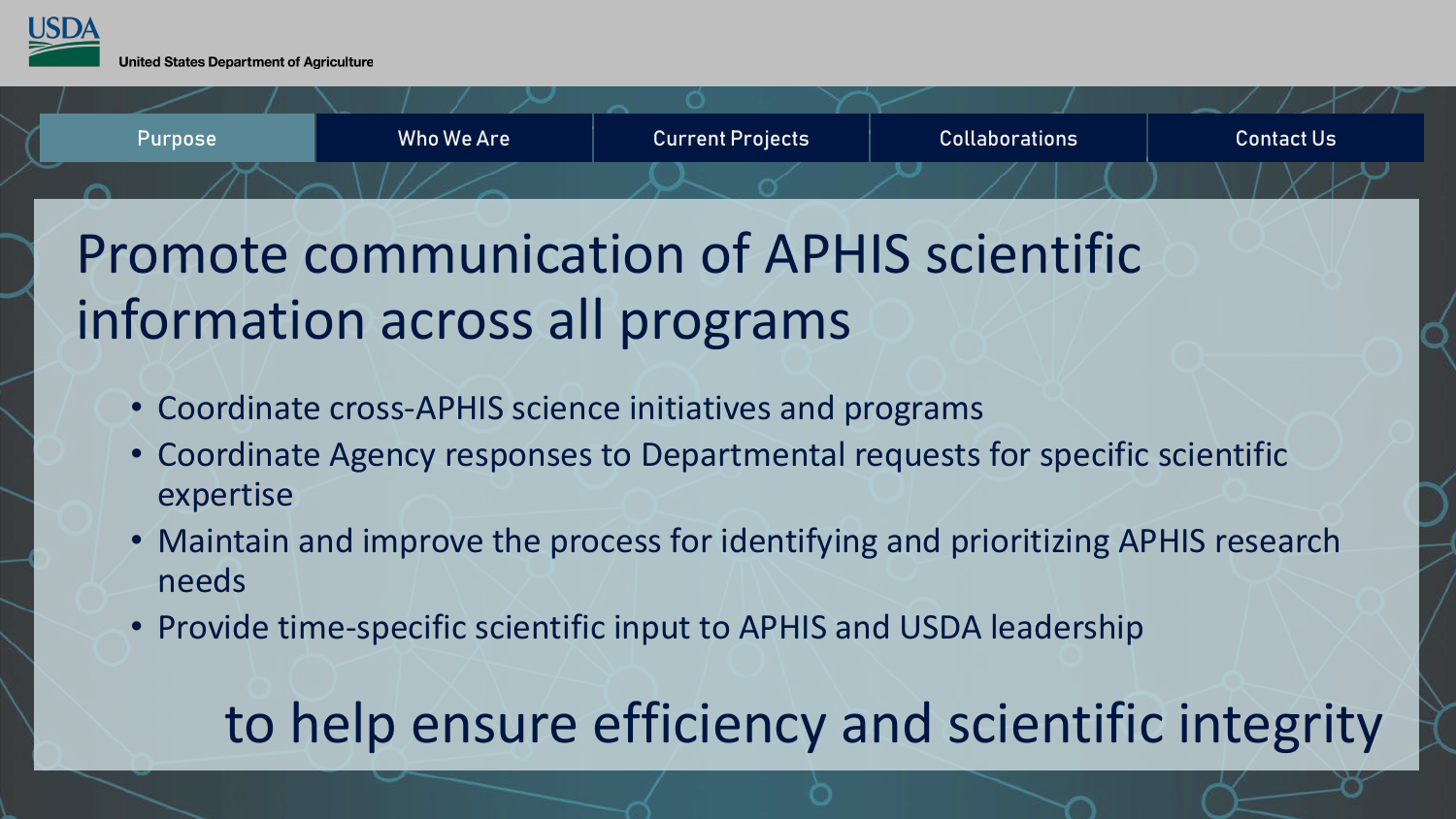<span id="page-2-0"></span>

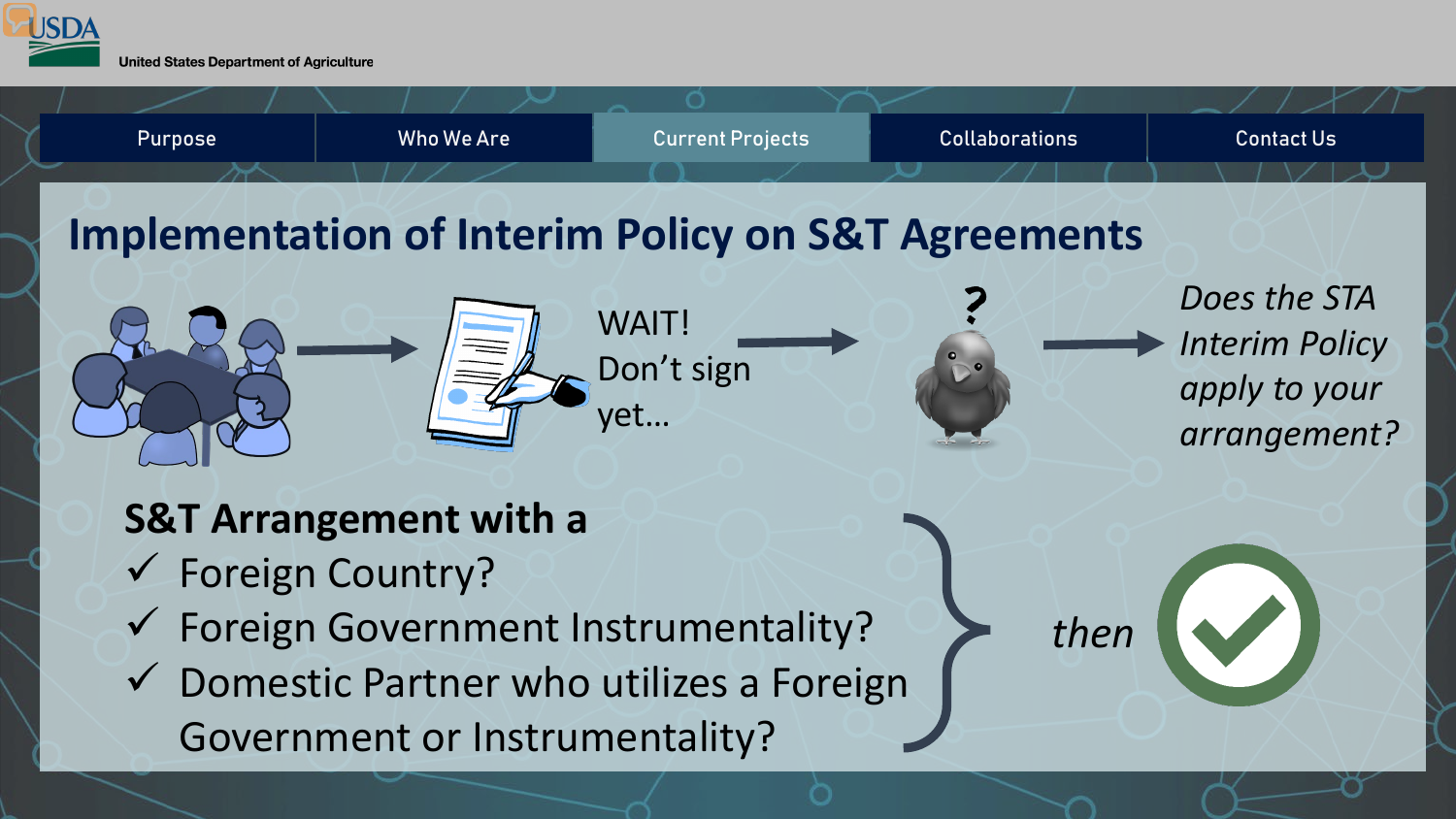



### **Implementation of Interim Policy on S&T Agreements**

### $The \mathsf{Fine}$

- Determine whether the arrangement is legally binding so you can determine which citation you should incorporate.
- $\Box$  Work with your agreements specialist BEFORE entering into arrangements with a foreign government/instrumentality that are *not legally binding* OR *subject to international law* (Office of the Chief Scientist must be notified).  $\Box$  When in doubt or if you have any questions, contact your agreements specialist.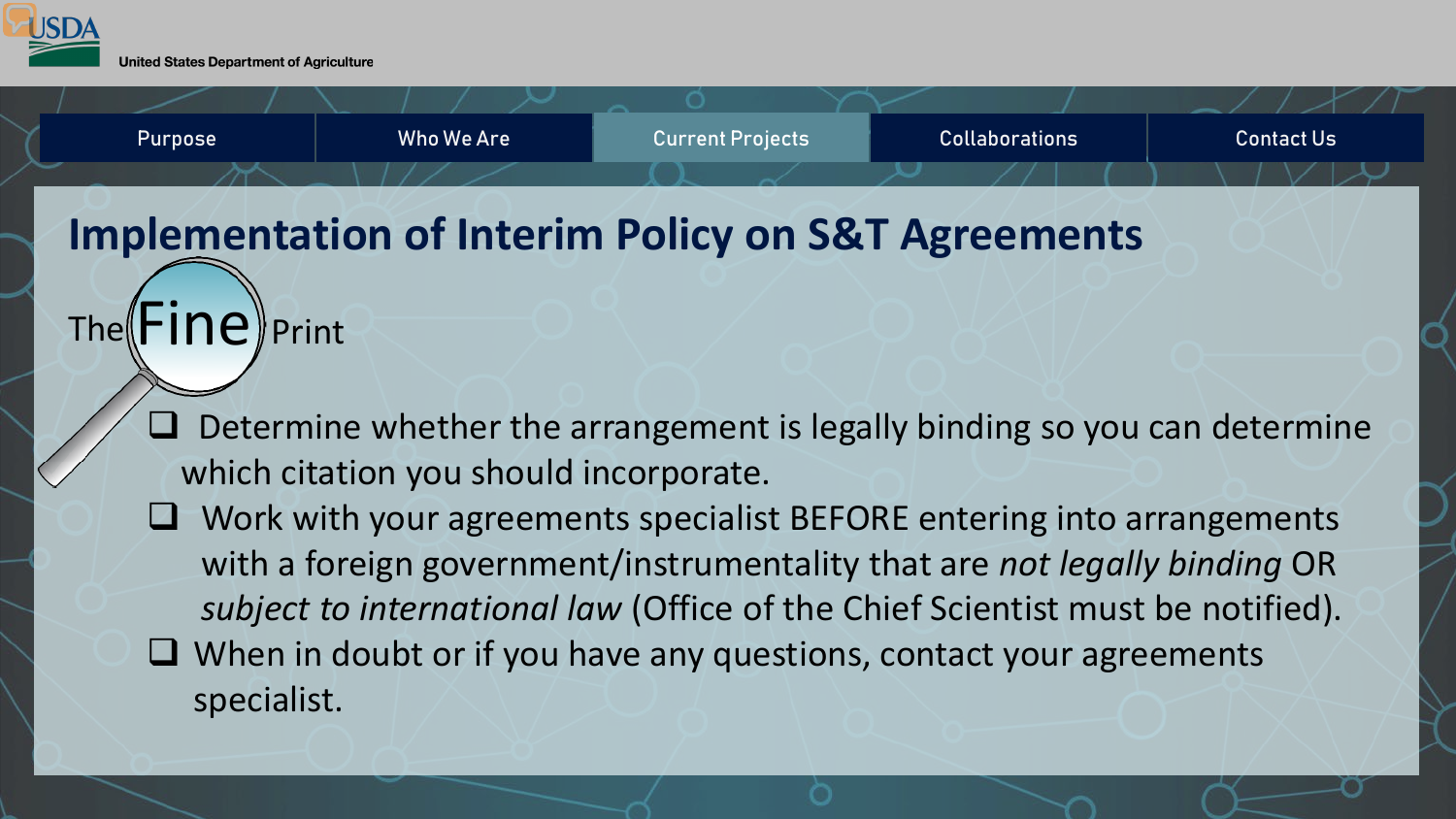

Scott Moore

Heather Allen





Jessica Mahalingappa, International Services



Ron Sequeira, Plant Protection & Quarantine



Randall Levings, Veterinary Services

Coming Soon!

TBD, Wildlife Services

Laura Blichfeldt Policy and Program Development

Policy and Program Development

Office of the Administrator